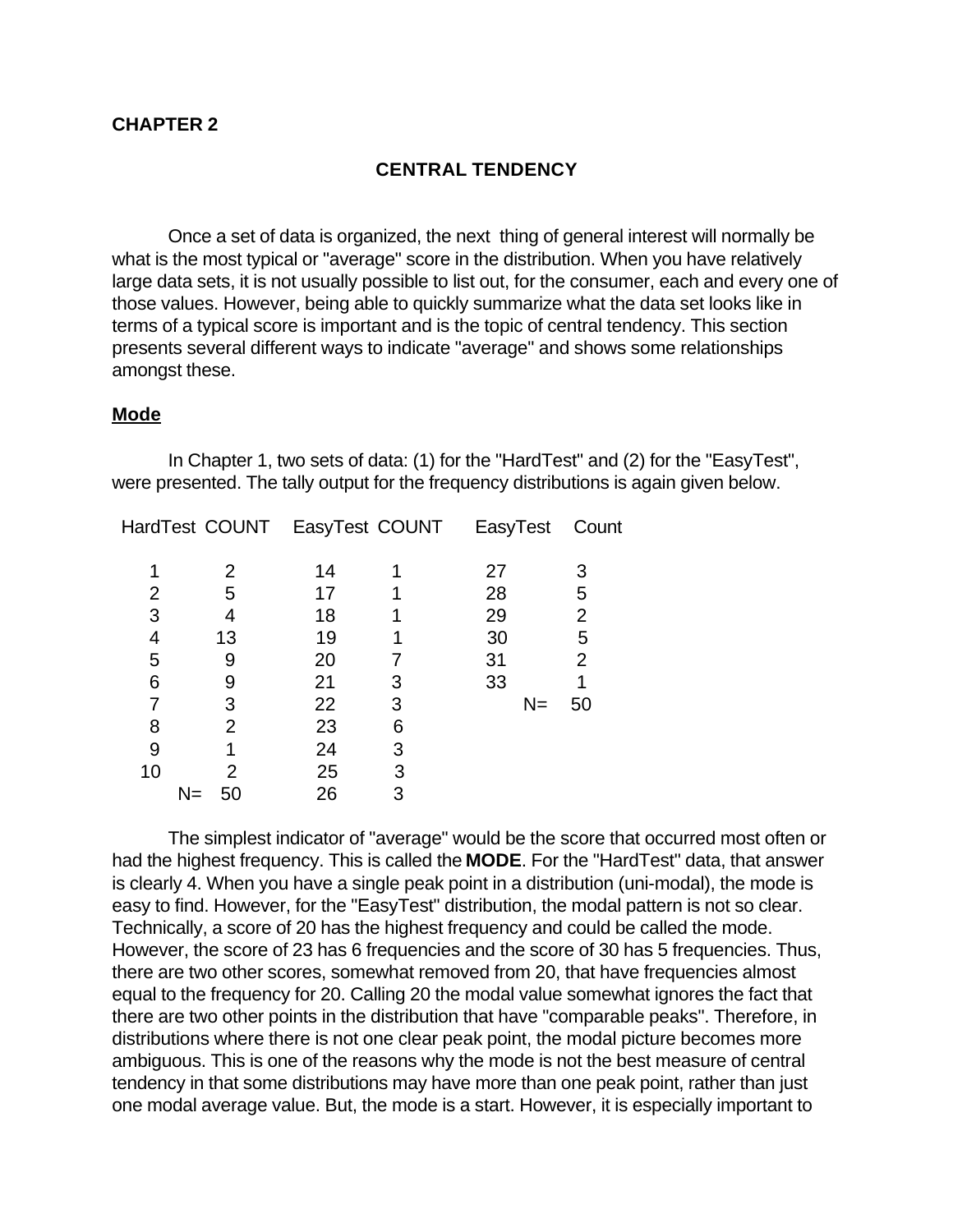report the modal values if there are clearly two or more. For example, the last Chapter showed a U shaped distribution which was clearly bi-modal. It would be important in that situation to state that the distribution was bimodal because the consumer would be mislead if we only presented one average value.

#### **Median**

Another way central tendency could be indicated would be to find the middle score value; ie, the one where 50 percent of N is above that point and 50 percent of N is below that point. This is the concept of the **MEDIAN** and was briefly mentioned when boxplots were discussed. The tally output above would assist us in finding this median value. Since both distributions have N=50, we want to count up to the point between the 25th and 26th frequency and see what score value is at that point. You can start at the bottom and work your way up, or the reverse. For the "HardTest" variable, if we start at the score of 1 and accumulate the frequencies, we would need to go up to the score of 5 before we would have accumulated at least 25 frequencies. For the scores of 1-4, we would only have accumulated 24 so we have to go into the next score interval (where 5's are) to find the middle frequency point. Thus, the easiest thing to do is to say that 5 is the median value. For the "EasyTest" data, we would have to count up to a score of 24 before we are able to accumulate at least 25 frequencies. Since we have only a total of 23 frequencies (not enough) up to a score of 23 and through the score interval of 24 we have 26 frequencies (too many), the middle frequency must be at a score value of 24. Thus, for the "EasyTest" variable, the median is 24.

The way most software packages (including Minitab) find the median is by the same process described above. First, the data are sorted from low to high. Then, if there is an odd number of total frequencies (N=27, 51, etc.), you would go directly to the score at the middle frequency value. If there is an even number of frequencies, like our N=50, then you would find the middle two scores and average them. If those middle two scores are the same, then that whole number is listed as the median. If they are different, say one is 24 and the other is 25, you would call the median  $(24 + 25)/2 = 24.5$ . Look at the sorted data below for the "HardTest" and "EasyTest" variables to see how you find the median. Since our N is even and =50, we would count up to the 25th and 26th scores. For the "HardTest" variable, both values are 5's and therefore the median would be listed as 5. For the "EasyTest" data, since both values are 24's, the median would be 24. I have underlined the area in the listing where we would find both medians.

**HardSort** 

|  | 1 2 2 2 2 2 2 3 3 3 3 |  |  |  |  |  |
|--|-----------------------|--|--|--|--|--|
|  | 4 4 4 4 4 4 4 4 4 4 4 |  |  |  |  |  |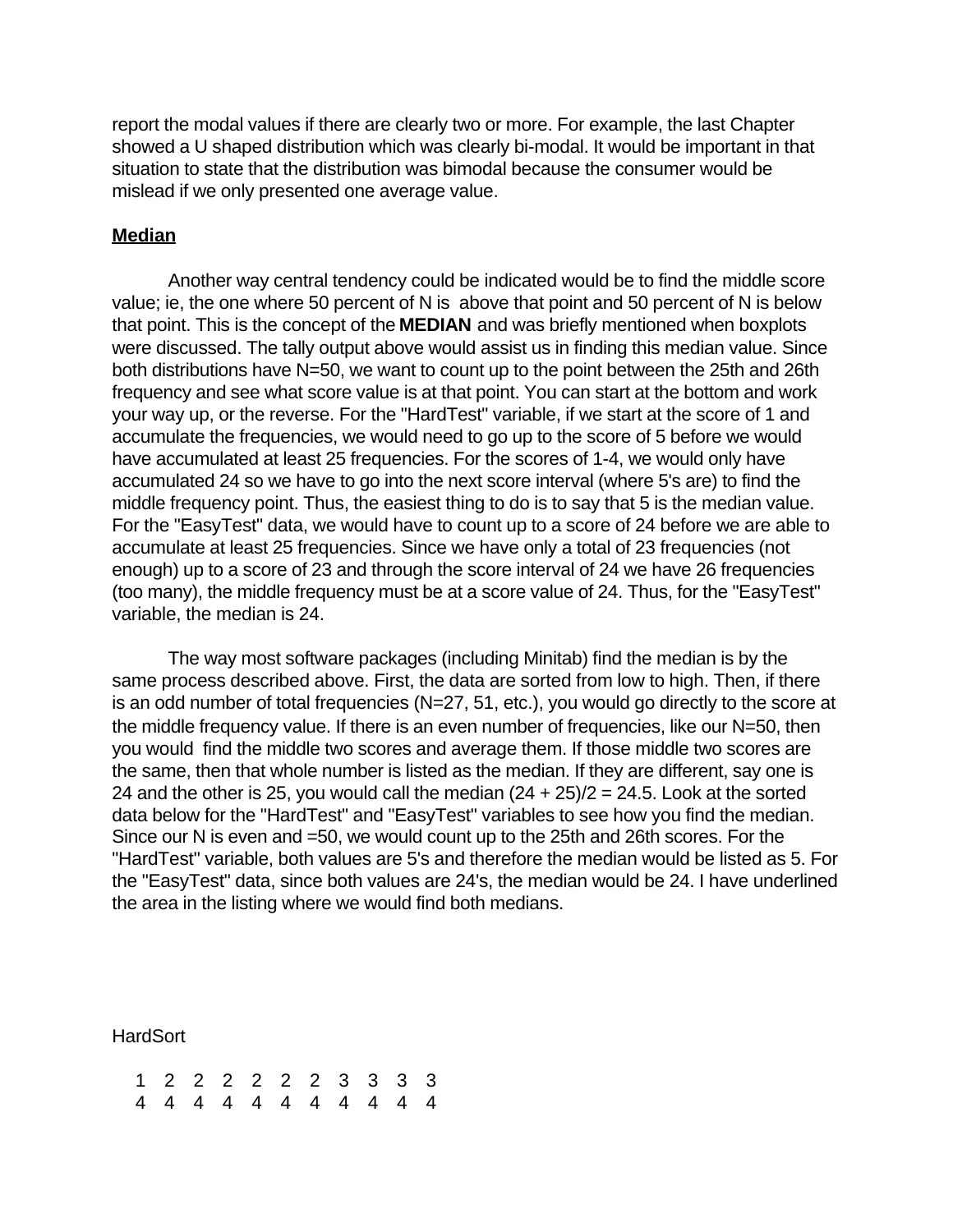|  |  | 4 4 5 5 5 5 5 5 5 5 5 |  |  |  |
|--|--|-----------------------|--|--|--|
|  |  | 6 6 6 6 6 6 6 6 7 7   |  |  |  |
|  |  | 7 8 8 9 10 10         |  |  |  |

#### **EasySort**

|  |                   |  | 14 17 18 19 20 20 20 20 20 20 20 |  |  |  |
|--|-------------------|--|----------------------------------|--|--|--|
|  |                   |  | 21 21 21 22 22 22 23 23 23 23 23 |  |  |  |
|  |                   |  | 23 24 24 24 25 25 25 26 26 26 27 |  |  |  |
|  |                   |  | 27 27 28 28 28 28 28 29 29 30 30 |  |  |  |
|  | 30 30 30 31 31 33 |  |                                  |  |  |  |

#### **Mean**

The third and most commonly used measure of central tendency, the one that comes to mind when we think of "average", is called the **MEAN**. The mean is the value that is found by adding up the scores and dividing by the number of scores. If you recall from high school, this was the way that was used to figure test score averages in classes. Thus, to find the mean, we need to add up all the score values and divide by the N. Look at the following data for the "HardTest" and "EasyTest" distributions.

HardTest: Sum of  $X = 241$  N = 50 EasyTest Sum of  $X = 1224$  N = 50

For finding the mean for HardTest, you would divide 241 by 50 resulting in a mean of 4.82. For the EasyTest data, you would divide 1224 by 50 to obtain a mean of 24.48. Most software packages, including Minitab would have a command for finding the mean or, would include the calculation of the mean in a command that lists out a variety of descriptive statistics. In Minitab, there is a command called **DESCRIBE** that will do that; see the output below.

Describe Command Output for HardTest and EasyTest Variables

| HardTest<br>EasyTest 50 24.480 24.000 24.545 4.253 0.602                  | N. | 50 4.820   | MEAN MEDIAN TRMEAN STDEV SEMEAN<br>5.000   4.727   2.067 | 0.292 |
|---------------------------------------------------------------------------|----|------------|----------------------------------------------------------|-------|
| HardTest 1.000 10.000 4.000 6.000<br>EasyTest 14.000 33.000 21.000 28.000 |    | MIN MAX Q1 | - Q3                                                     |       |

Not only does the describe command give the values for the mean and median, it also provides additional descriptive information on the data sets such as the low and high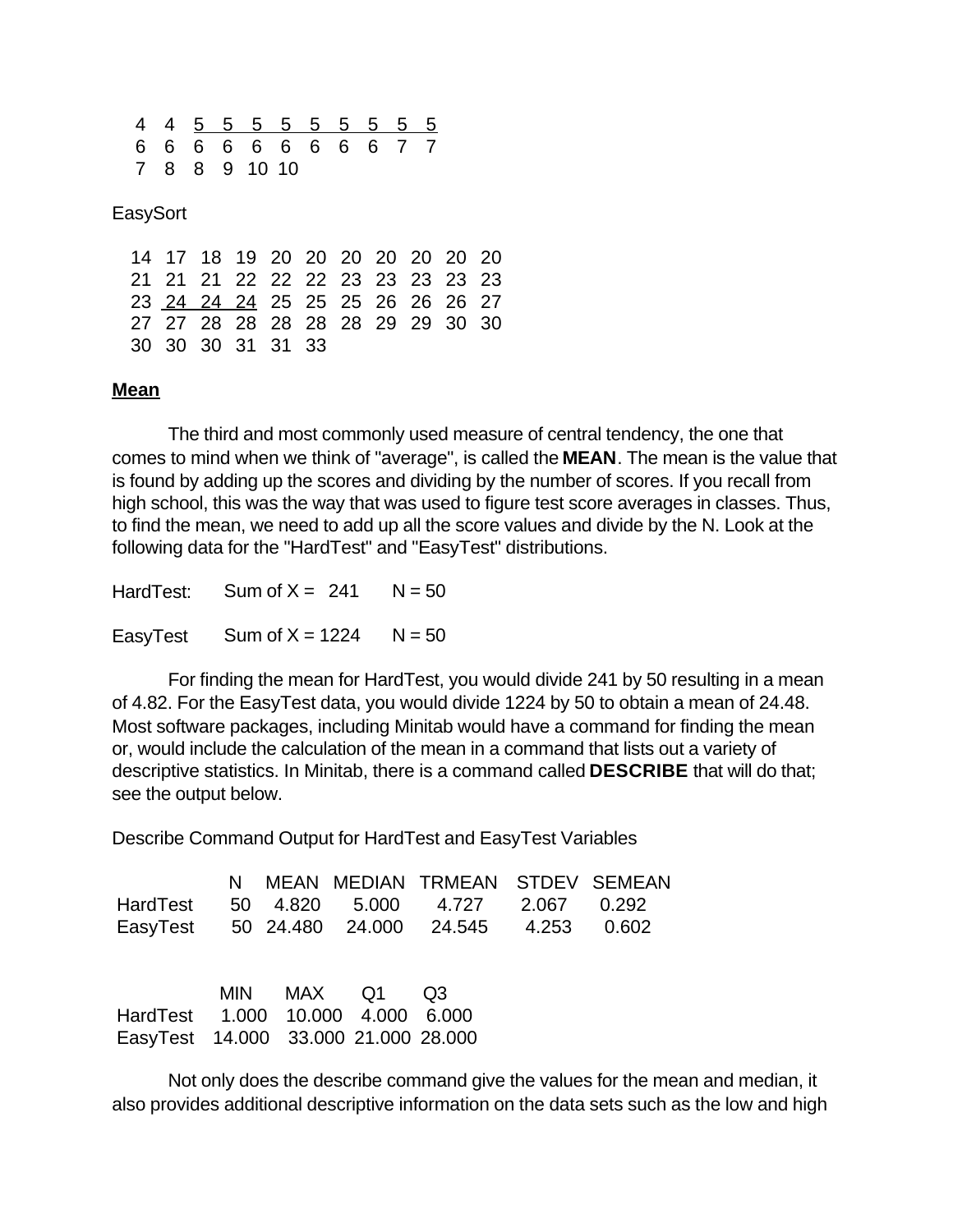values, and Q1 and Q3 (from the discussion of the boxplots in Chapter 1).

One important property of the mean is that the deviations around the mean add up to 0. Look at the simple example below. The mean of the scores is 15/3 = 5.

|   | X X-Mean  |
|---|-----------|
| g | 4         |
| 4 | -1        |
| 2 | -3        |
|   |           |
|   | $Sum = 0$ |

You can either think of this as being that the sum of the deviations around the mean equals 0 or that the sum of the absolute deviations above the mean equals in total (4), the sum of the absolute deviations below the mean (4). In effect, the mean is a point where the deviations balance themselves out above and below that point.

Before leaving the mean, it would be helpful to mention something about the symbolism involved in the formula for the mean. If you were working with **POPULATION** data (a very rare event!), the formula and symbol for the mean would be as follows.

$$
\mu_x \cdot \frac{X}{N}
$$

The symbol on the left of the equal sign is called mu (mew) and is a common symbol for the population mean. The symbol that looks like a large E in the numerator is called sigma (upper case Greek letter) and simply means "add up". The cap N in the denominator represents the total number of values in the population. However, if you are using a **SAMPLE** and are attempting to estimate the population mean (a more typical situation), the formula would look as follows. The mean from a sample is commonly called X bar. Note that there is a small n in the denominator and this is the normal symbol for the size of a sample.

$$
\overline{X}' \stackrel{\mathsf{I}}{\underset{\mathsf{n}}{\longrightarrow}} \frac{X}{n}
$$

As you note, even though both formulas are for the mean, the symbolism is a little different. At the moment, this distinction is not particularly important. However, later in the text, the topic of inferential statistics will be introduced. In that context, distinctions between population values (parameters) and sample values (statistics) will be important.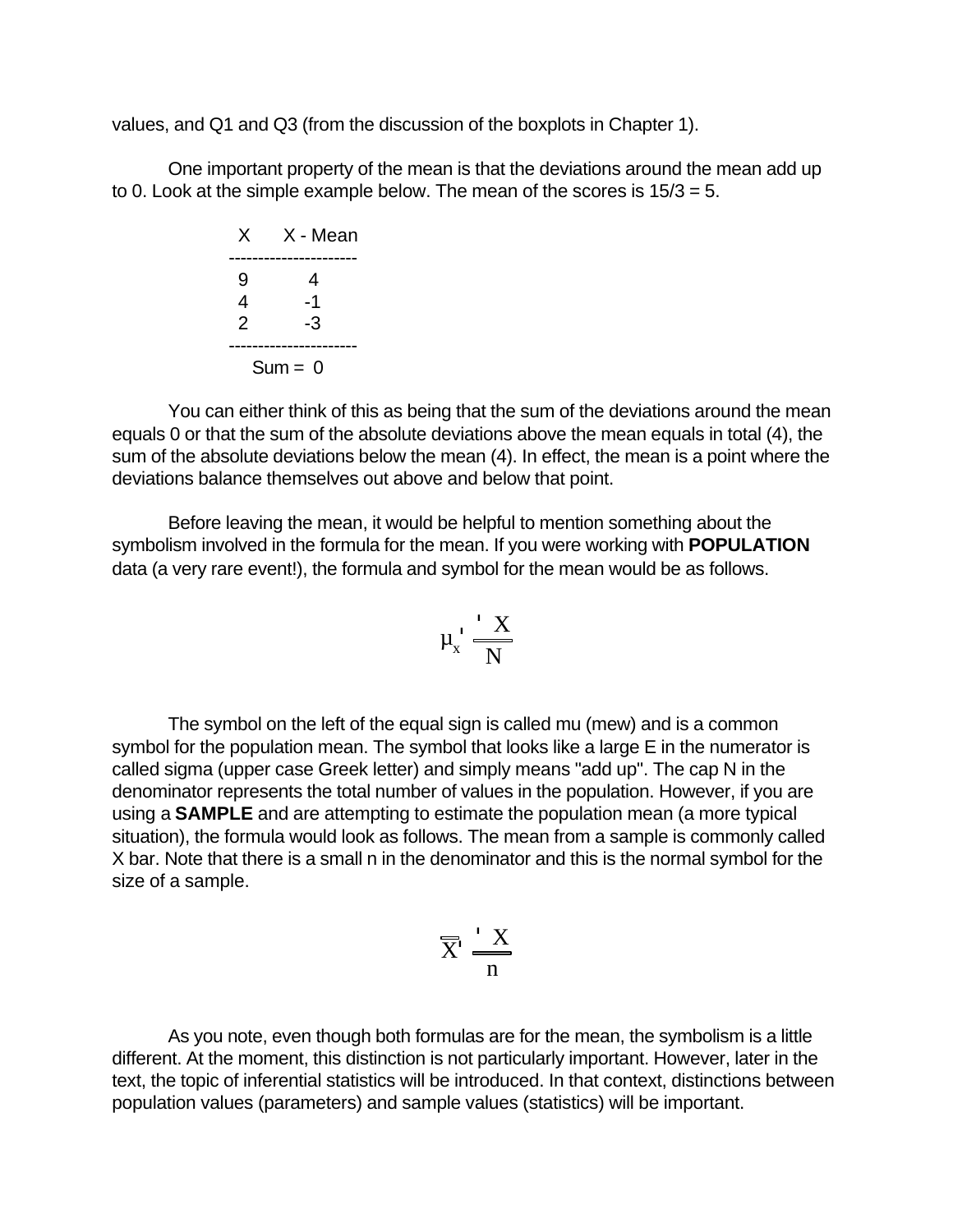# **Distributional Form and Central Tendency**

As mentioned in Chapter 1, some distributions are symmetrical and some are not. Of particular interest is the case of skewed or asymmetrical distributions and what impact that has on the values you obtain for the different measures of central tendency. Look at the seriously positively skewed distribution below.

| Ser+skew COUNT |          |
|----------------|----------|
| 34             | 23       |
| 36             | 19       |
| 38             | 6        |
| 40             | 4        |
| 42             | 3        |
| 44             | 1        |
| 46             | 1        |
|                | $N = 57$ |

Describe Command Output for Ser+skew Variable

|                                              |  |               |  | N MEAN MEDIAN TRMEAN STDEV SEMEAN |
|----------------------------------------------|--|---------------|--|-----------------------------------|
| Ser+skew 57 36.316 36.000 36.000 2.823 0.374 |  |               |  |                                   |
|                                              |  |               |  |                                   |
|                                              |  | MIN MAX Q1 Q3 |  |                                   |
| Ser+skew 34.000 46.000 34.000 38.000         |  |               |  |                                   |

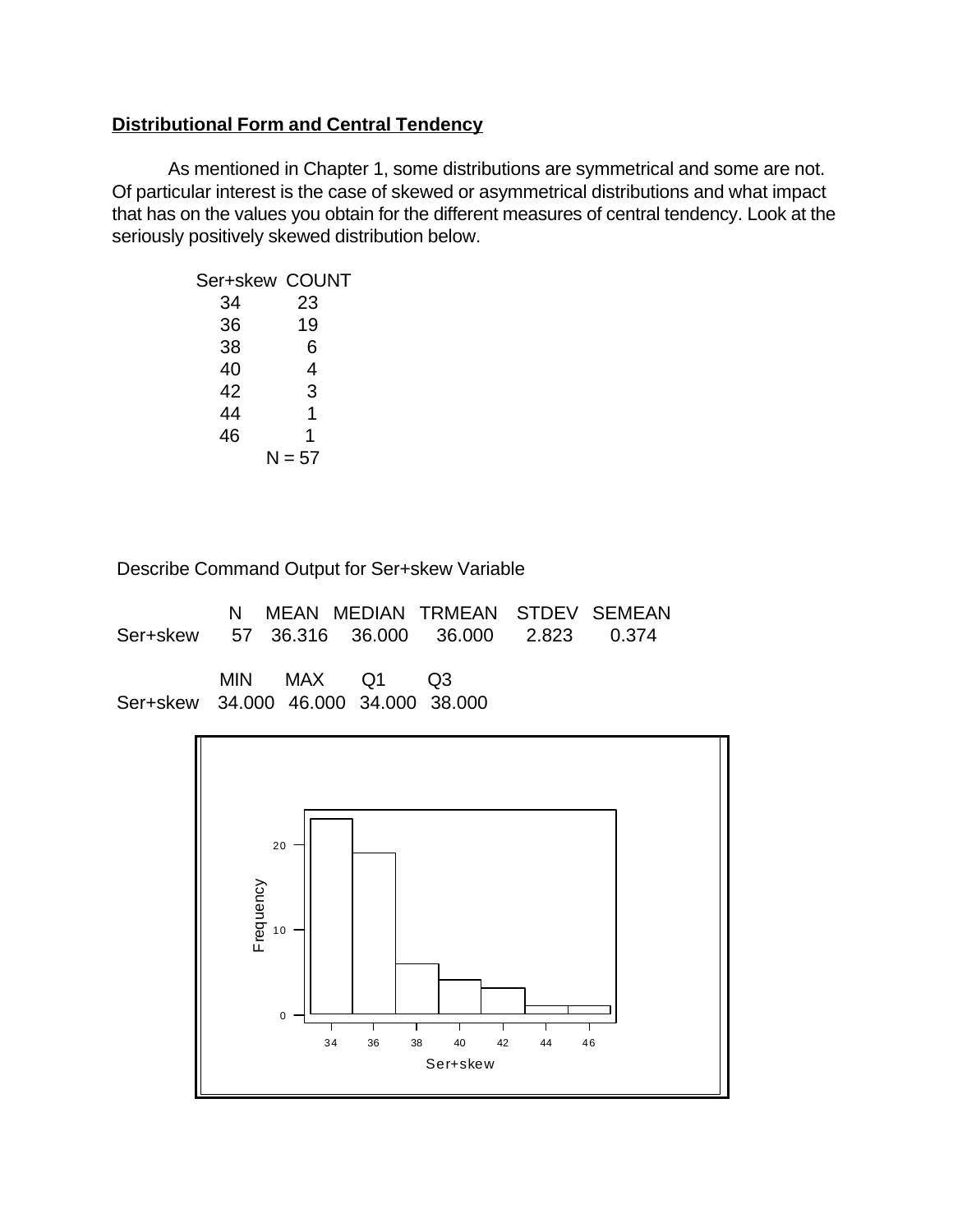From the frequency distribution, it is easy to see that the modal value is 34; more frequencies occur at this point. Also, if we sort the data and then find the middle score, the median will be 36, as seen in the describe output. Finally, note that the mean is 36.316. Thus, what we have in a positively skewed distribution is: the mode is the lowest central tendency value, the median is next and in the middle, and the highest of the three is the mean. Note that the mean is pulled somewhat towards the trailing off end of the distribution. This pattern is not uncommon for distributions of data such as salaries or ages, which tend to be positively skewed. In situations like these, the mean tends to yield the highest central tendency value whereas the modal value tends to be the lowest. If we were working with a negatively skewed curve, just the opposite would occur. In negatively skewed distributions, especially seriously skewed ones, the mean would be pulled towards the lower end of the scale with the median being the next highest (again in the middle), and the modal value would be the highest.

A very simple measure of skewness would be a numerical comparison between the mean and the median as shown below.

## **Skewness** = Mean - Median

For our data above, this value would be:  $36.316 - 36 = +0.316$ . If you use the order of Mean - Median, a resulting positive value would indicate a positive skew since, as mentioned above, the mean will be larger than the median. If the subtraction would have been negative, there would have been a negative skew to the distribution. Generally, in similarly scaled data sets, the larger the difference between the two, the more serious will be the skew. Chapter 5 presents a different and more sensitive measure of skewness but, for the time being, the one above is satisfactory.

# **Central Tendency and Constants**

Last in our brief discussion of central tendency measures is the idea of manipulating the data set by some constant value. For example, what if you give a midterm test and then weight the scores by 2 since you want the midterm to count twice as much as other quizzes. What effect would multiplying every score by 2 have? Look at the following example.

|      |   | $X$ $X+2$ $X-2$ $X*2$ $X/2$ |     |                 |   |
|------|---|-----------------------------|-----|-----------------|---|
|      | 8 | 10                          | -6  | 16              |   |
|      | 6 | 8                           |     | 12 <sup>°</sup> | ঽ |
|      |   | 6.                          | - 2 | 8               | 2 |
| Mean | 6 | я                           |     | 12.             |   |

Note that when you operate on the original set of data (X) with some constant value, the mean will change by the amount of that constant. For example, if you multiply the scores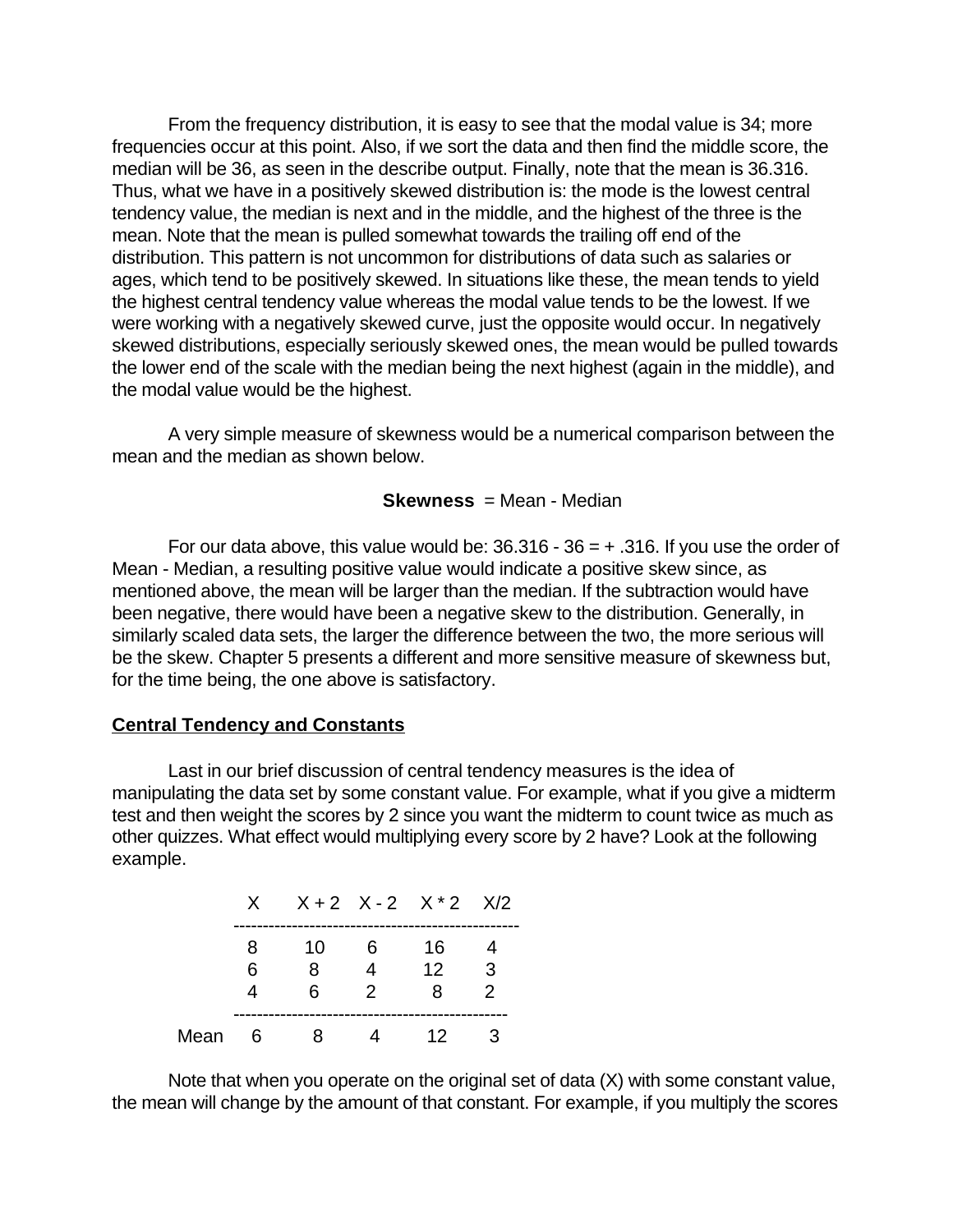on a midterm test by 2 (double weight), the mean of the weighted test will be twice that of the mean of the original data set.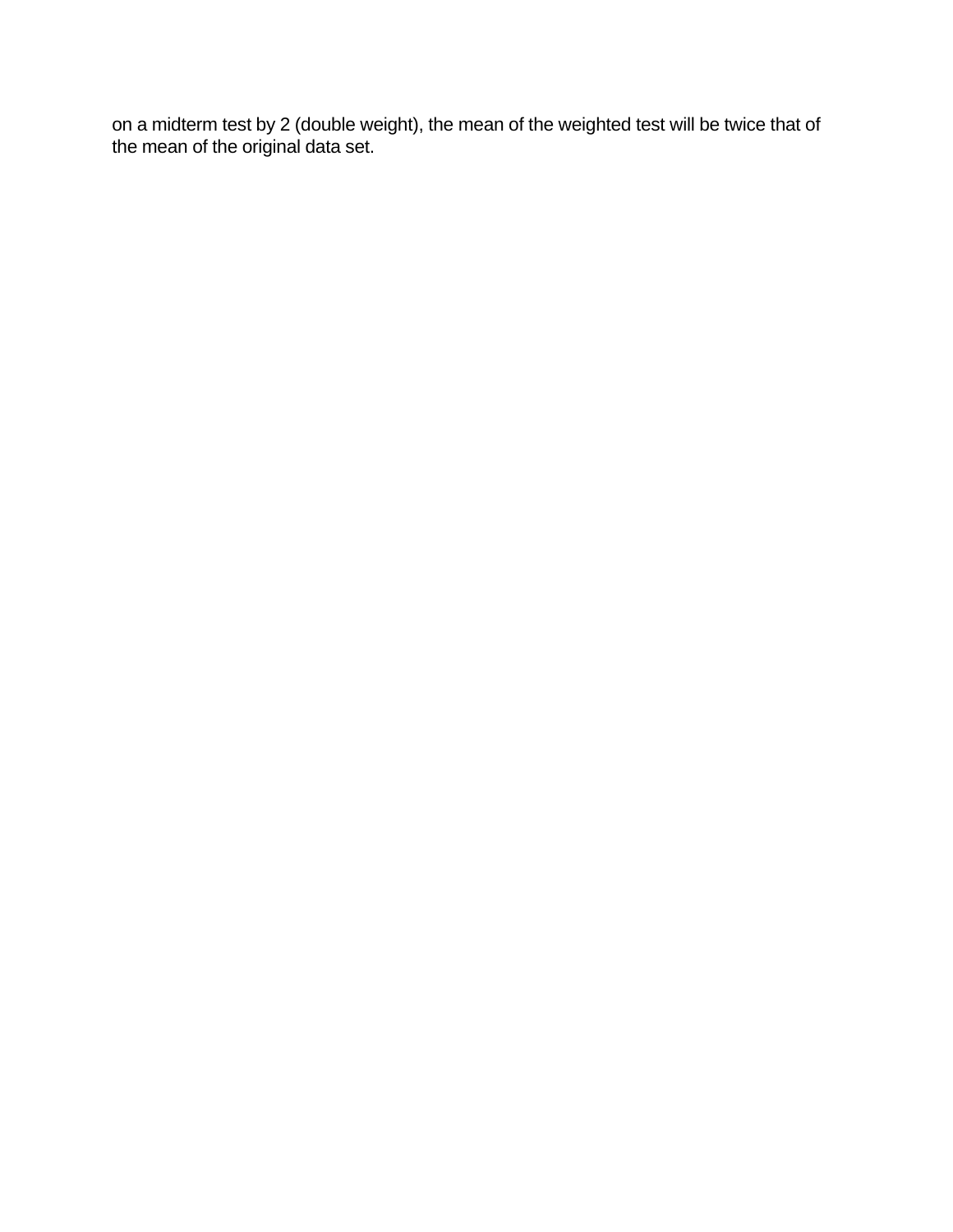## **Useful Minitab Commands**

MEAN MEDIAN DESC

## **Practice Problems**

For each of the following sets of data, find the mode, median and mean. Also, use the skewness measure to see if the disbribution is symmetrical or not. If the distribution is skewed, tell how the 3 measures are different. Finally, what would happen to each mean if we divided each of the score values by 3?

Problem 1

|  |                      |  | 19 17 17 17 16 16 15 20 18 18 20 |  |  |
|--|----------------------|--|----------------------------------|--|--|
|  |                      |  | 18 17 19 20 18 18 17 18 18 17 18 |  |  |
|  |                      |  | 19 18 18 18 18 18 20 16 18 16 14 |  |  |
|  | 17 19 18 17 19 16 17 |  |                                  |  |  |

Problem 2

|  |         |  | 2 1 0 2 1 1 2 1 0 2 2 3 3 |  |  |  |
|--|---------|--|---------------------------|--|--|--|
|  |         |  | 3 0 2 1 1 1 3 1 1 2 0 2 2 |  |  |  |
|  | 0 1 1 2 |  |                           |  |  |  |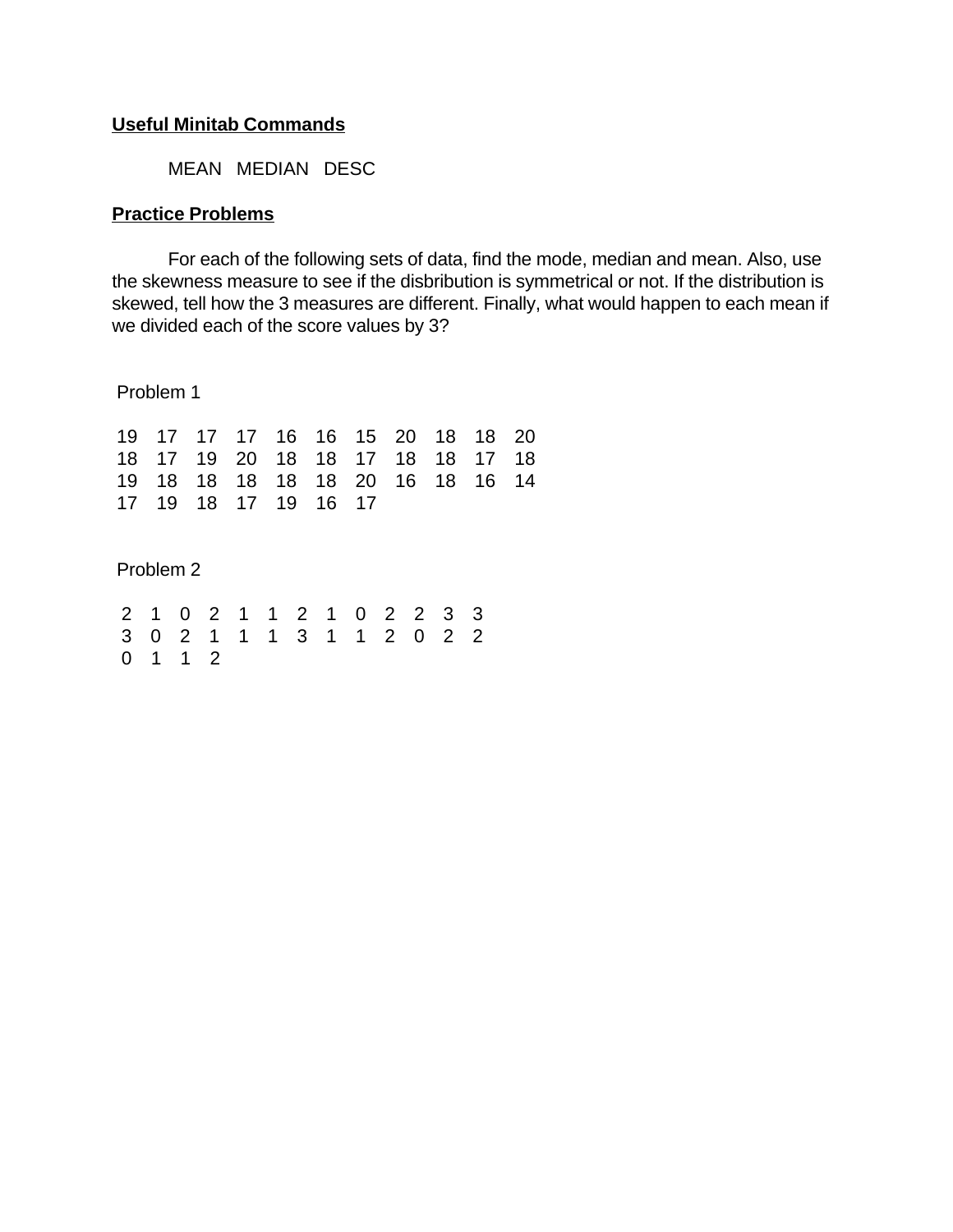# **CHAPTER 3**

## **VARIABILITY**

Examining the average value in a distribution is important to get a "feel" for the typical score. However, knowing what the average is does not convey any information about the dispersion or variability of the scores in a distribution. One thing that is very apparent when looking at sets of data such as test scores or heights or weights, is the fact that there is considerable variation in the values. For example, on a 30 item multiple-choice test in a college course, it is not uncommon for the scores to range from nearly 10 points to 30 points. Considering that everyone in the class was exposed more or less to the same material prior to the test, that amount of variation in test performance is interesting. The present section examines several ways to quantify variability.

#### **Range**

Look at the two sets of data below, named "LessVar" and "MoreVar" for reasons that will become obvious in a moment.

LessVar

12 10 18 11 13 19 18 11 12 17 17 11 20 11 10 12 11 13 14 19 MoreVar 28 6 8 26 15 24 8 28 18 16 30 1 14 16 11 14 2 2 20 17

**.** The contract of the contract of the contract of the contract of the contract of the contract of the contract of

Since, in the present form, these are unorganized sets of data, it would be helpful to make a frequency distribution or examine a graphic to see if we can detect what is the level of variability, compared across the two sets of data. I have used a dotplot to show this pattern. Since the dots are more homogeneous or less spread out in the "LessVar" distribution, that is the one with less variability. Now you can see why I gave them the names that I did! On the scale, the "LessVar" distribution ranges from 10 or so to a little less than 21 whereas in the "MoreVar" distribution, the scores range from nearly 0 to 30. This can also be seem more precisely if we look at the tally output which gives us a frequency distribution. Note the the "LessVar" data goes exactly from 10 to 20 and the "MoreVar" distribution spreads from 1 to 30.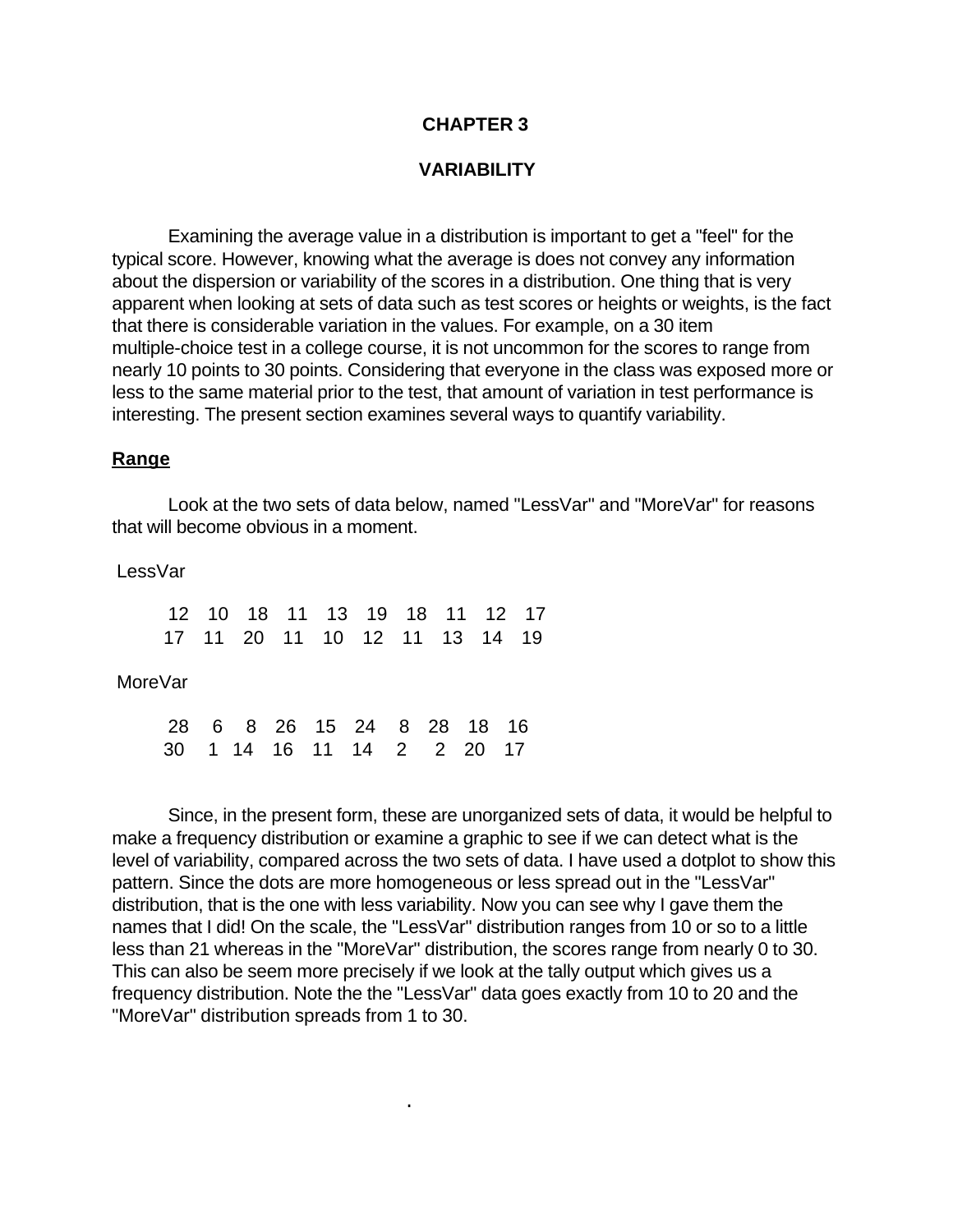|      |                |                             | $\ddot{\cdot}$ | $\ddot{\phantom{0}}$ |                     | $\mathbf{1}$ $\mathbf{1}$ $\mathbf{1}$ $\mathbf{1}$ |      | $---LessVar$        |
|------|----------------|-----------------------------|----------------|----------------------|---------------------|-----------------------------------------------------|------|---------------------|
|      |                |                             |                |                      | $\ddots$ : $\ddots$ |                                                     |      |                     |
|      | 0.0            |                             |                |                      | $+ - - - - - - - -$ | 7.0 14.0 21.0                                       | 28.0 | $------+---MoreVar$ |
|      |                | LessVar COUNT MoreVar COUNT |                |                      |                     |                                                     |      |                     |
| 10   | $\overline{2}$ | 1                           | 1              |                      |                     |                                                     |      |                     |
| 11   | 5              | $\mathbf{2}$                | $\mathbf{2}$   |                      |                     |                                                     |      |                     |
| 12   | 3              | $\overline{6}$              | $\overline{1}$ |                      |                     |                                                     |      |                     |
| 13   | $\overline{2}$ | $\,8\,$                     | $\overline{c}$ |                      |                     |                                                     |      |                     |
| 14   | $\mathbf{1}$   | 11                          | $\overline{1}$ |                      |                     |                                                     |      |                     |
| 17   | $\overline{2}$ | 14                          | $\overline{2}$ |                      |                     |                                                     |      |                     |
| 18   | $\overline{c}$ | 15                          | $\mathbf 1$    |                      |                     |                                                     |      |                     |
| 19   | $\overline{2}$ | 16                          | $\overline{2}$ |                      |                     |                                                     |      |                     |
| 20   | $\mathbf{1}$   | 17                          | $\mathbf 1$    |                      |                     |                                                     |      |                     |
| $N=$ | 20             | 18                          | 1              |                      |                     |                                                     |      |                     |
|      |                | 20                          | 1              |                      |                     |                                                     |      |                     |
|      |                | 24                          | 1              |                      |                     |                                                     |      |                     |
|      |                | 26                          | 1              |                      |                     |                                                     |      |                     |
|      |                | 28                          | $\overline{2}$ |                      |                     |                                                     |      |                     |
|      |                | 30                          | 1              |                      |                     |                                                     |      |                     |
|      |                | $N =$                       | 20             |                      |                     |                                                     |      |                     |

One way to formalize the variability would be to measure the distance from the bottom of the distribution to the top. Such a measure is called the **RANGE**. For the "LessVar" distribution, the range would be 20 - 10 = 10, and for the "MoreVar" distribution, the range would be  $30 - 1 = 29$ .

Technically, the true range goes from the lowest possible point of the lowest score to the highest possible point of the highest score which would be from the lower limit of the lowest score to the upper limit of the highest score. Limits of scores are the dividing points between one number and the next adjacent number. In this context, the true range would be from 20.5 to 9.5 or 11 for the "LessVar" distribution and from 30.5 to .5 or 30 for the "MoreVar" distribution. Most software packages that have a range command do not calculate the true range and, that is fine by me since the range is not the best measure of variabilty to use anyway.

# **Variance and Standard Deviation**

While the range is simple to calculate and easy to interpret, one major problem with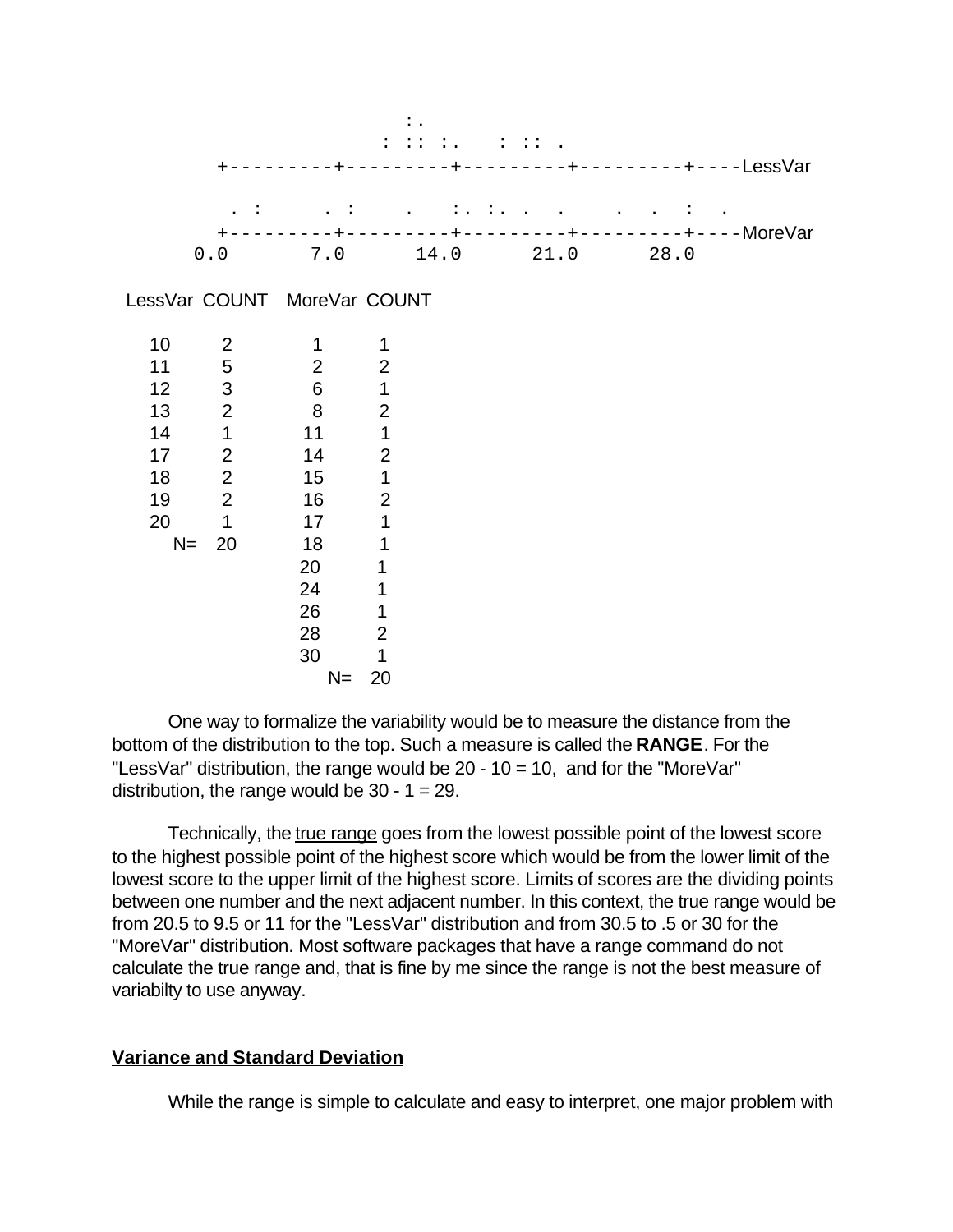the range is the fact that it depends entirely on the two end points. Because of this, different patterns of frequecies between the two end points are ignored by the range. See the normal (N) and rectangular (R) distributions in the diagram below.



Note that the data in the rectangular distribution (R) are evenly spread out throughout the entire range of scores. However, for the normal distribution (N), while there are some extreme values at the far left and far right, the majority of the frequencies are located towards the middle. Clearly, the normal distribution has a different overall variability pattern than does the rectangular distribution. Graph N tends to be more homogeneous with respect to the middle (more compact) whereas graph R tends to be more heterogeneous with respect to the middle (more dispersed). Unfortunately, the range is not sensitive to this fact.

Because of problems with the range, we need a better measure of variability that would - if calculated - indicate that the normal distribution (N) had less overall variability than did the rectangular distribution (R). Since I alluded to the idea that N was more homogeneous with respect to the middle, perhaps we could develop a measure that quantifies the variations around the middle point. Since the mean is our best general purpose measure of "middleness" or average, why not look at variations around the mean?

The first step in working on a new and better measure of variability would be to calculate the deviation scores around the mean. To do this, we would find the mean, subtract that mean value from each score, and then list out the deviation values. For the LessVar distribution, the mean is 13.95 so, in that distribution, we would subtract 13.95 from each of the values. In the MoreVar distribution, the mean is 15.2 so, in that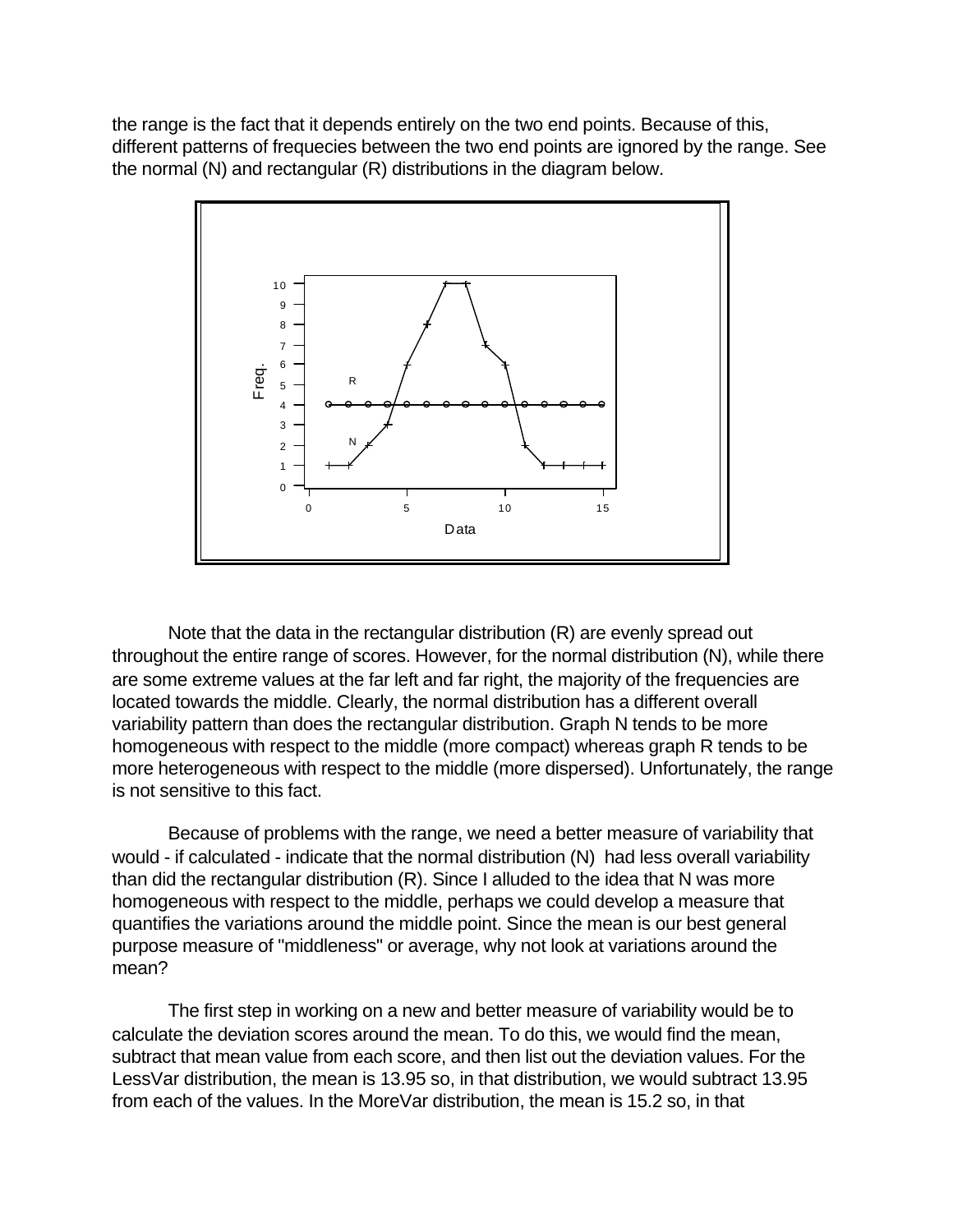distribution, we would subtract 15.2 from each of the values. As we will see in a moment, the development of a better measure of variability will also require the squares of the deviation values. So, to facilitate our work, I have also squared each of the deviation values in each distribution. Look at the columns of calculations below.

| 12 | 28             | $-1.95$ | 12.8    | 3.8025  | 163.84 |
|----|----------------|---------|---------|---------|--------|
| 10 | 6              | $-3.95$ | $-9.2$  | 15.6025 | 84.64  |
| 18 | 8              | 4.05    | $-7.2$  | 16.4025 | 51.84  |
| 11 | 26             | $-2.95$ | 10.8    | 8.7025  | 116.64 |
| 13 | 15             | $-0.95$ | $-0.2$  | 0.9025  | 0.04   |
| 19 | 24             | 5.05    | 8.8     | 25.5025 | 77.44  |
| 18 | 8              | 4.05    | $-7.2$  | 16.4025 | 51.84  |
| 11 | 28             | $-2.95$ | 12.8    | 8.7025  | 163.84 |
| 12 | 18             | $-1.95$ | 2.8     | 3.8025  | 7.84   |
| 17 | 16             | 3.05    | 0.8     | 9.3025  | 0.64   |
| 17 | 30             | 3.05    | 14.8    | 9.3025  | 219.04 |
| 11 | 1              | $-2.95$ | $-14.2$ | 8.7025  | 201.64 |
| 20 | 14             | 6.05    | $-1.2$  | 36.6025 | 1.44   |
| 11 | 16             | $-2.95$ | 0.8     | 8.7025  | 0.64   |
| 10 | 11             | $-3.95$ | $-4.2$  | 15.6025 | 17.64  |
| 12 | 14             | $-1.95$ | $-1.2$  | 3.8025  | 1.44   |
| 11 | $\overline{2}$ | $-2.95$ | $-13.2$ | 8.7025  | 174.24 |
| 13 | $\overline{2}$ | $-0.95$ | $-13.2$ | 0.9025  | 174.24 |
| 14 | 20             | 0.05    | 4.8     | 0.0025  | 23.04  |
| 19 | 17             | 5.05    | 1.8     | 25.5025 | 3.24   |
|    |                |         |         |         |        |
|    | <b>Sums</b>    | 0       | 0       | 226.95  | 1535.2 |

LessVar MoreVar DevLess DevMore SqDevLes SqDevMor

To clarify one or two examples from the table, look at the first score in each of the "LessVar" and "MoreVar" columns. A score of 12 in "LessVar" is 12 - 13.95 = -1.95 points away from the mean of "LessVar" and the squared value of that deviation is 3.8025. The negative deviation simply means that 12 is below the mean. Note of course that even though the deviation is negative, the squared deviation is positive. For the first score of 28 in the "MoreVar" distribution, the deviation is  $28 - 15.2 = 12.8$  and the squared deviation is 163.84. What would the deviation and squared deviation be if in fact the score happened to be at the mean? Correct, 0.

One thing that might cross your mind would be to add up the deviations around the mean thinking that if scores deviate further from the mean, that the **SUM OF THE DEVIATIONS** should also be larger. But of course, recall in Chapter 2 on central tendency, it was pointed out that the sum of the deviaitions around the mean is always 0. This can be expressed in the following formula.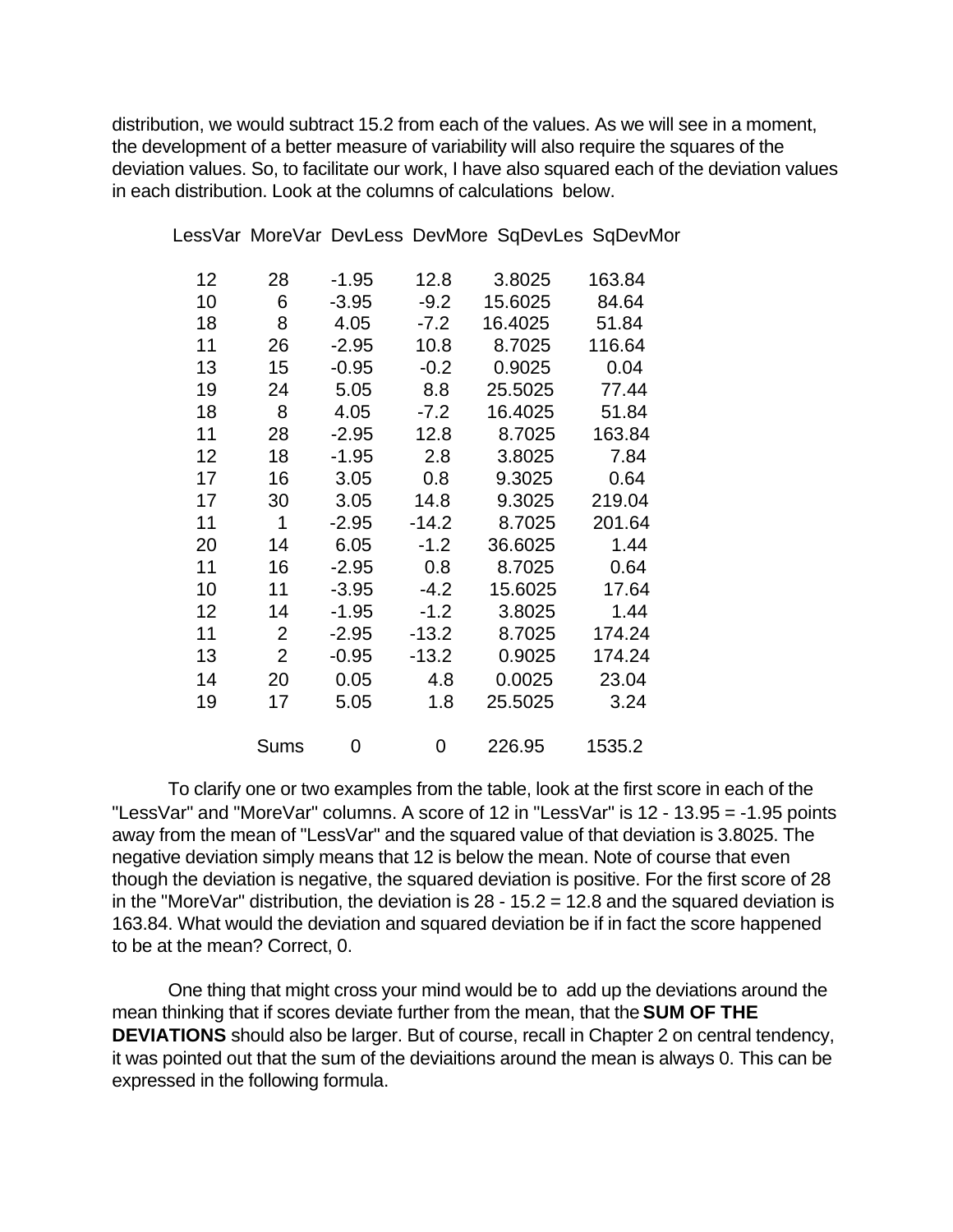$(X&\overline{X})$ <sup>'</sup> 0

Thus, the idea of using the sum of the deviations around the mean as an indicator of variability is not workable since, regardless of the real variability, the sum of the deviations around the mean will always be 0. However, this problem does not exist if we deal with the **SQUARED DEVIATIONS**. Since squared deviations are always positive, the squared deviation numbers above the mean do not cancel themselves out with the squared deviation numbers below the mean. Therefore, we could explore using the squared deviations as a method of expressing variability. What if we add up the squared deviations for both the LessVar and MoreVar variables? This would be accomplished by the simple addition of the last two columns above and, the results would be as follows.

Sum of SqDevLes = 226.95

Sum of SqDevMor = 1535.20

While each of the data sets above has 20 values, it is possible that some data sets will have different n's. When this happens, the sum of the squared deviations will tend to be larger if there are more squared deviations to add together, and smaller if there are fewer squared deviations to add together. Therefore, a way to eliminate this problem would be to take an average of the squared deviations. In the present case, the average of the squared deviations around the mean of the "LessVar" distribution is 226.95/19 = 11.9447 and for the "MoreVar" distribution, the average of the squared deviations is 1535.20/19 = 80.8. (**NOTE**: It is common practice to divide the sum of the squared deviations by n - 1 rather than n [20-1 = 19 in this case]. More on the reasoning for this later.) In a distribution where the squared deviations tend to be larger on the average, this indicates that the scores in that distribution tend to deviate more from the mean, on the average. This quantity, the **AVERAGE OF THE SQUARED DEVIATIONS AROUND THE MEAN**, is called the **VARIANCE**. Look at the formula for the variance that has just been used.

$$
S_x^2 \frac{-(X \& X)^2}{n \& 1}
$$

Recall in the formula for the mean, I indicated that if you are talking about the population mean, we would be using the population symbol mu and would be dividing by large N, which is the total number of values in the population. But, if you were using a sample to estimate the population mean, we used the symbol X bar and divided by n or the sample size. First, most software statistical packages assume that you have sample data are are trying to estimate population values. Well, you say OK but why divide by n-1, why not use n? Without going too much into this now, let me say that when you take a sample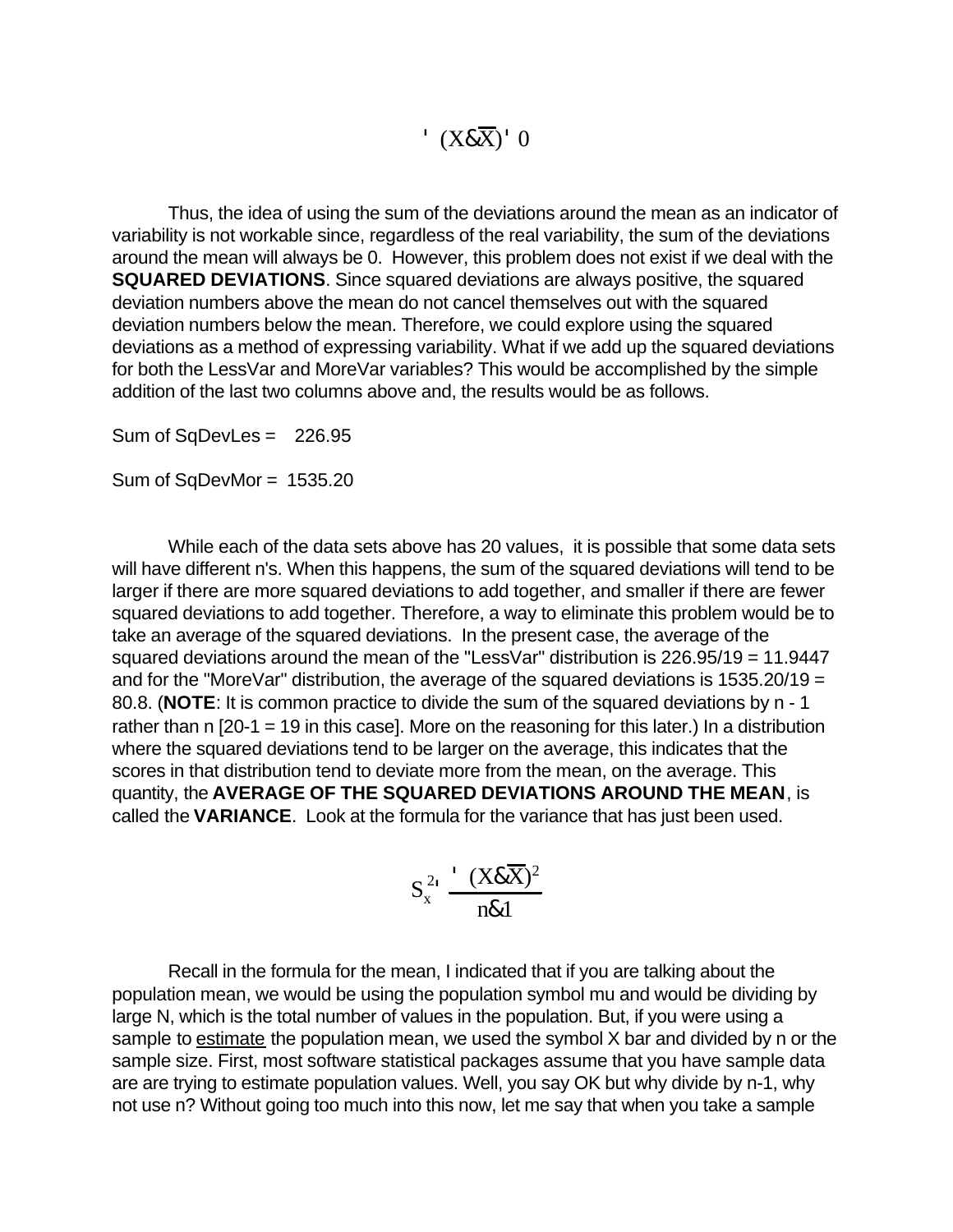from the population, it is not likely that you will obtain in your sample values that extend across the full range of scores in the population. Thus, variability in a sample tends to be smaller or less than the variability in the corresponding population. What this means is that if you calculate a measure of variability on the sample data as though it were the population, you would be *underestimating* the true variability in the population. Without knowing exactly why at this point, you should be able to see that dividing by n-1 will produce a somewhat larger value than division by n and therefore our variance value is made somewhat larger. Since this is what we expect in the population, the division by n-1 should produce an estimate that is closer to the true population variability. It is helpful to use a formula for calculating the variance that takes into account the fact that population variances tend to be larger than what appears to the eye in sample data. As was shown with the mean, note for reference purposes the population version of the variance formula.

$$
6_x^{2_1} \frac{ (X \& \mu)^2}{N}
$$

The symbol on the left of the equals sign is the lower case Greek letter **sigma**; hence, the population variance would be called sigma squared. Note that the symbol for the population mean is located in the numerator rather than the symbol for the sample mean. In addition, recall from the formula for the mean, the upper case Greek letter sigma was used to indicate the operation of "adding up the values". While the population variance formula is referred to as "sigma squared", please note that I will use the S squared variance notation (sample jargon) and will assume, as do statistical packages, that you are dealing with sample data even though your primary interest is in the corresponding population values (ie, parameters). Since the variance for the "LessVar" distribution is much less (11.9447) than for the "MoreVar" distribution (80.8), we conclude that the first set of data is much more homogeneous (compact around) with respect to the mean than the second set of data.

The variance is a good way to indicate the relative variability in two or more sets of comparable data. For example, if you had weight measurements for 3 different groups of children, then differences in the variances really reflect the fact that some groups have more variable weights around their means than do other groups. However, you must keep in mind that you can only come to conclusions like that if the data sets are similar. For example, to compare the variances on the variables of intelligence scores (IQ's) and grade point averages (GPA's) would not make sense since these two scales are radically different in the first place. With IQ scores naturally ranging from about 50 to 150, and GPA values ranging from 0 to 4, variances of IQ scores must necessarily be larger due to the properties of the measurement scale. To say that people show more variability (using the variance numbers) on intelligence than on grades in college makes no logical sense. Thus, you cannot simply look at the numbers but obviously must keep in mind the nature of the scales of the variables.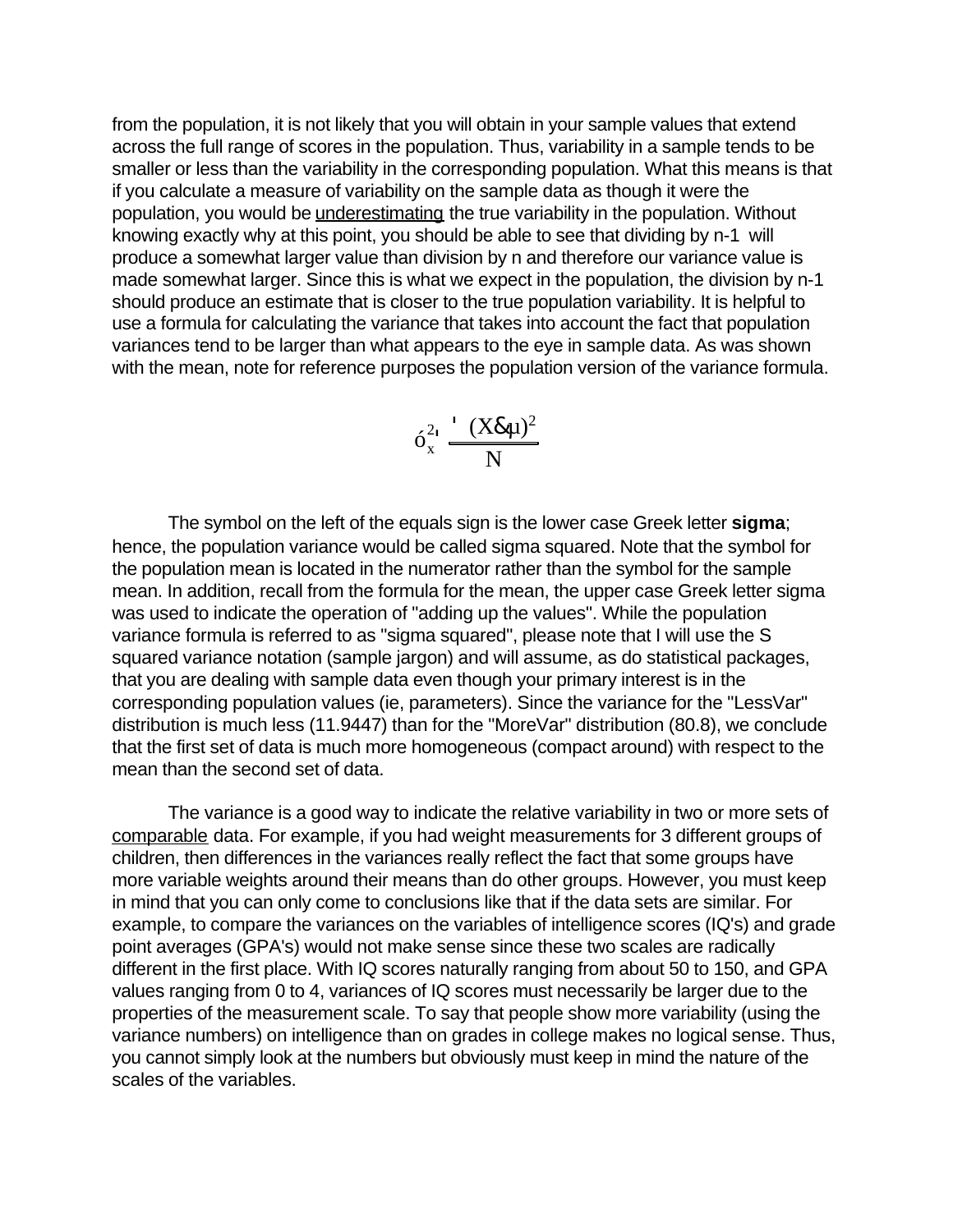Another potential interpretation problem with the variance is the fact that variances are based on "squared" units of measurement.. Although some measurements, like inches, are easily interpretable in squared units, like squared inches, most measures are not easily interpreted in squared units. If we had weight data like pounds, then the interpretation of the variance of pounds would be in terms of "squared pounds". Have you seen one of those lately? I haven't! To avoid this problem, we could attempt to take the variance value and transform it in some way back to the original units of measure. Since the variance is sigma or S squared, all that needs to be done is to take the square root. The square root of the variance will return us back to the original units of measurement.

Square Root of Variance of LessVar = Square Root 11.9447 = 3.45611

Square Root of Variance of MoreVar = Square Root 80.8 = 8.9888

In statistical work, the **SQUARE ROOT OF THE VARIANCE** is called the **STANDARD DEVIATION**. The standard deviation is a measure of variability, based on the variance, that expresses dispersion in terms of the original score scale units. This is the most widely used measure of variability. Since the symbol for the variance based on sample data is S squared, the symbol for the square root or standard deviation will simply be S. Most software packages will have one or more commands that will calculate the variance and/or the standard deviation. In Minitab for example, there is a command to find the standard deviation and a describe command that will print out not only the standard deviation but also a variety of other statistics. Look at the output from the describe command for the LessVar and MoreVar variables.

Describe Output for LessVar and MoreVar Variables

|                                     |  |               | N MEAN MEDIAN TRMEAN STDEV SEMEAN           |  |
|-------------------------------------|--|---------------|---------------------------------------------|--|
|                                     |  |               | LessVar 20 13.950 12.500 13.833 3.456 0.773 |  |
|                                     |  |               | MoreVar 20 15.200 15.500 15.170 8.990 2.010 |  |
|                                     |  |               |                                             |  |
|                                     |  | MIN MAX Q1 Q3 |                                             |  |
| LessVar 10.000 20.000 11.000 17.750 |  |               |                                             |  |
| MoreVar 1.000 30.000 8.000 23.000   |  |               |                                             |  |

For most sets of data, it is important to report indicators of both central tendency and variability. Thus, for a set of data, we would - as a minimum - want to report something like the mean (as a good measure of average) and the standard deviation (as a good measure of dispersion). The reason for this is that providing information on central tendency does not necessarily tell you anything about variability (or vice versa). For example, two sets of data can have very similar means (say the same test in two groups could produce similar means) but the variabilities may be quite different. The reverse could also be true. Just because two test score distributions have quite different means does not necessarily indicate that they also differ in variability. In a sense, the factors of central tendency and variability are more or less independent of one another and that is why you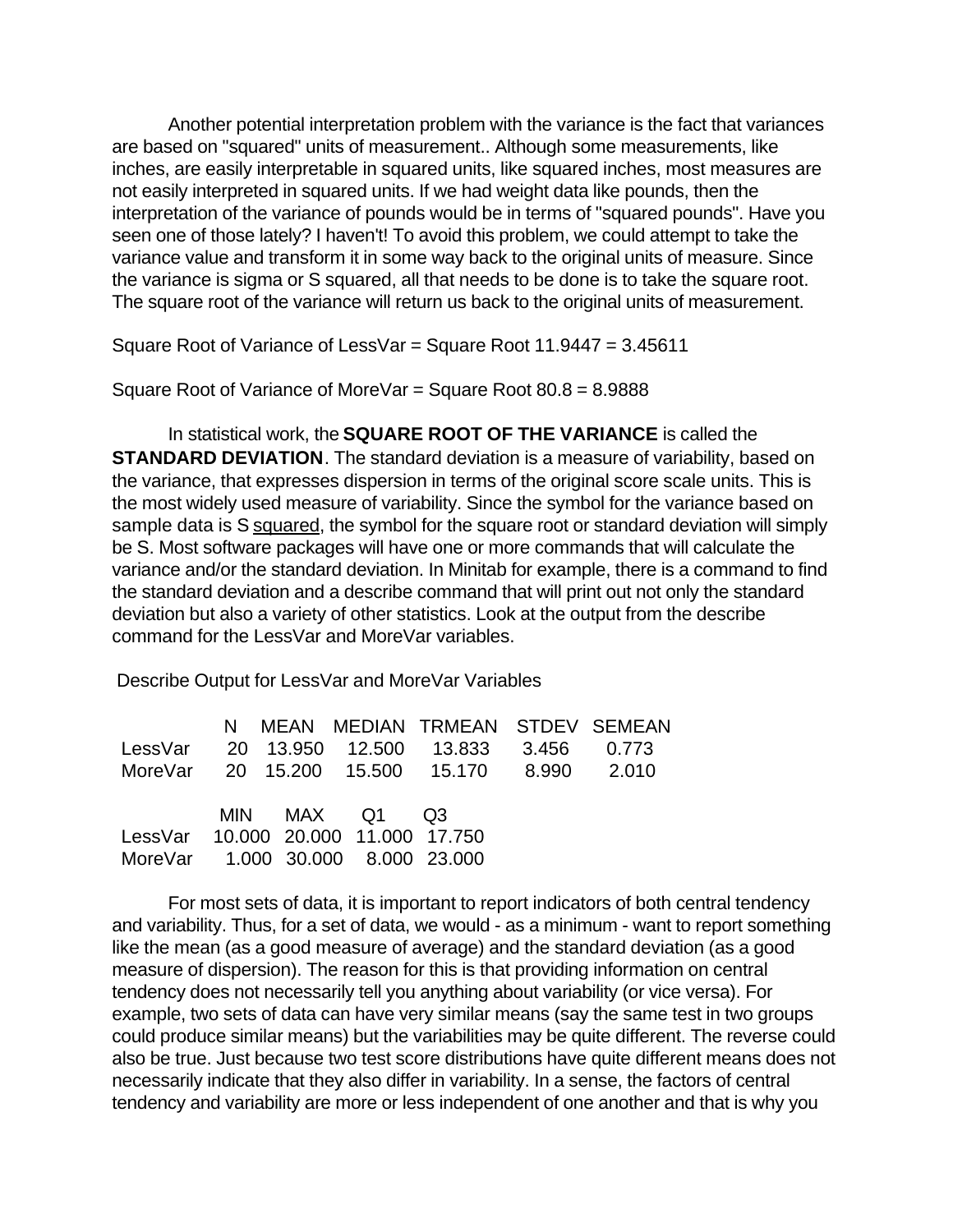need to examine and present information on both.

## **Variability and Constants**

In Chapter 2, we looked at what happens to central tendency if the data set is operated on by some constant. Therefore, before leaving the current topic, we should also examine the impact of constants on variability. What happens to variability if we operate on a set of data by adding, subtracting, multiplying or dividing by a constant? Look at the data below where I added 2, subtracted 2, multiplied by 2 and divided by 2.

|  | $X$ $X+2$ $X-2$ $X^*2$ $X/2$           |       |  |
|--|----------------------------------------|-------|--|
|  | 3 5 1 6 1.5                            |       |  |
|  | 2 4 0                                  | 4 1.0 |  |
|  | $1 \quad 3 \quad -1 \quad 2 \quad 0.5$ |       |  |
|  |                                        |       |  |

Look at the following.

|        | N |       | <b>MEAN STDEV</b> | <b>VAR</b> |
|--------|---|-------|-------------------|------------|
| X      | 3 | 2.000 | 1.000             | 1.000      |
| $X+2$  | 3 | 4.000 | 1.000             | 1.000      |
| $X-2$  | 3 | 0.000 | 1.000             | 1.000      |
| $X^*2$ | 3 | 4.000 | 2.000             | 4.000      |
| X/2    | 3 | 1.000 | 0.500             | 0.250      |
|        |   |       |                   |            |

As you recall in central tendency, changing a set of data by a constant changes the mean by the amount of that constant. From the data above, you can easily see that here. But, what about variability? If we look at the standard deviation, we see that when you add or subtract a constant, nothing happens to variability. This makes sense. If everyone earns \$500.00 more next year in salary, then the distance from the highest paid person to the lowest paid person is still the same; there is no change in the spread of the data. But, when multiplying by a constant, note that the standard deviation changes by the amount of the constant. If you multiply by 2, the standard deviation goes up by a factor of 2 and if you divide by 2, the standard deviation is half what it was. What would happen to the variance in that case? Since the variance is the square of the standard deviation, if the standard deviation changes from 1 to 2 (doubles), the variance changes from 1 to 4, or is 4 times larger (quadruples). If the standard deviation changes from 1 to 1/2 (is reduced by a factor of 2), the variance changes from 1 to .25 which is reduced to 1/4th the size. Whatever happens to the standard deviation in the case of multiplying or dividing by a constant, happens to the variance by a factor of the square of the constant. It should be obvious therefore that the variance is more impacted than the standard deviation. Look at the summary table below. Assume that k is the value of the constant.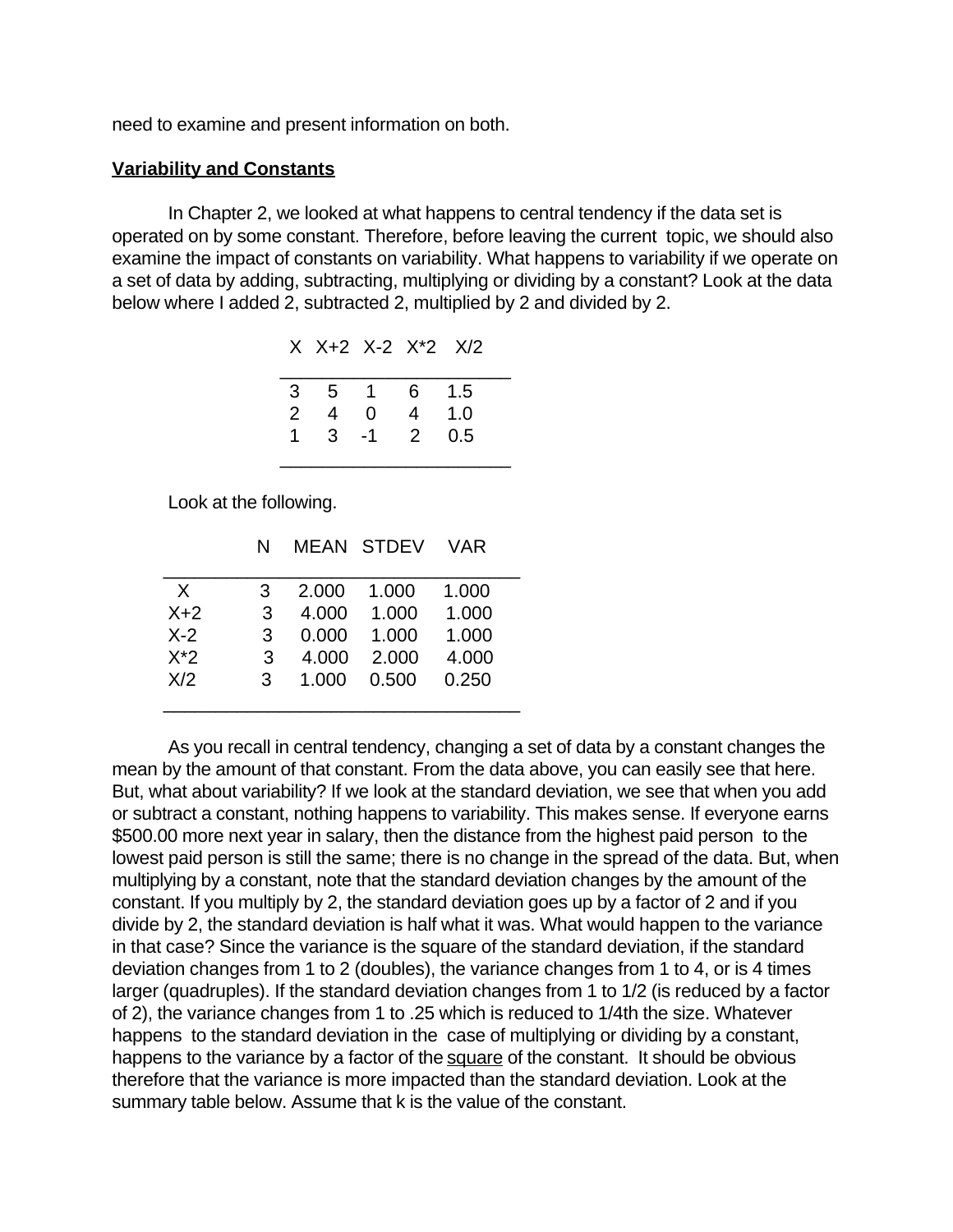| <b>Statistic</b> |           | Add/Subtract Multiply/Divide |
|------------------|-----------|------------------------------|
| Mean             | k change  | k change                     |
| <b>SD</b>        | no change | k change                     |
| Var              | no change | $k^2$ change                 |